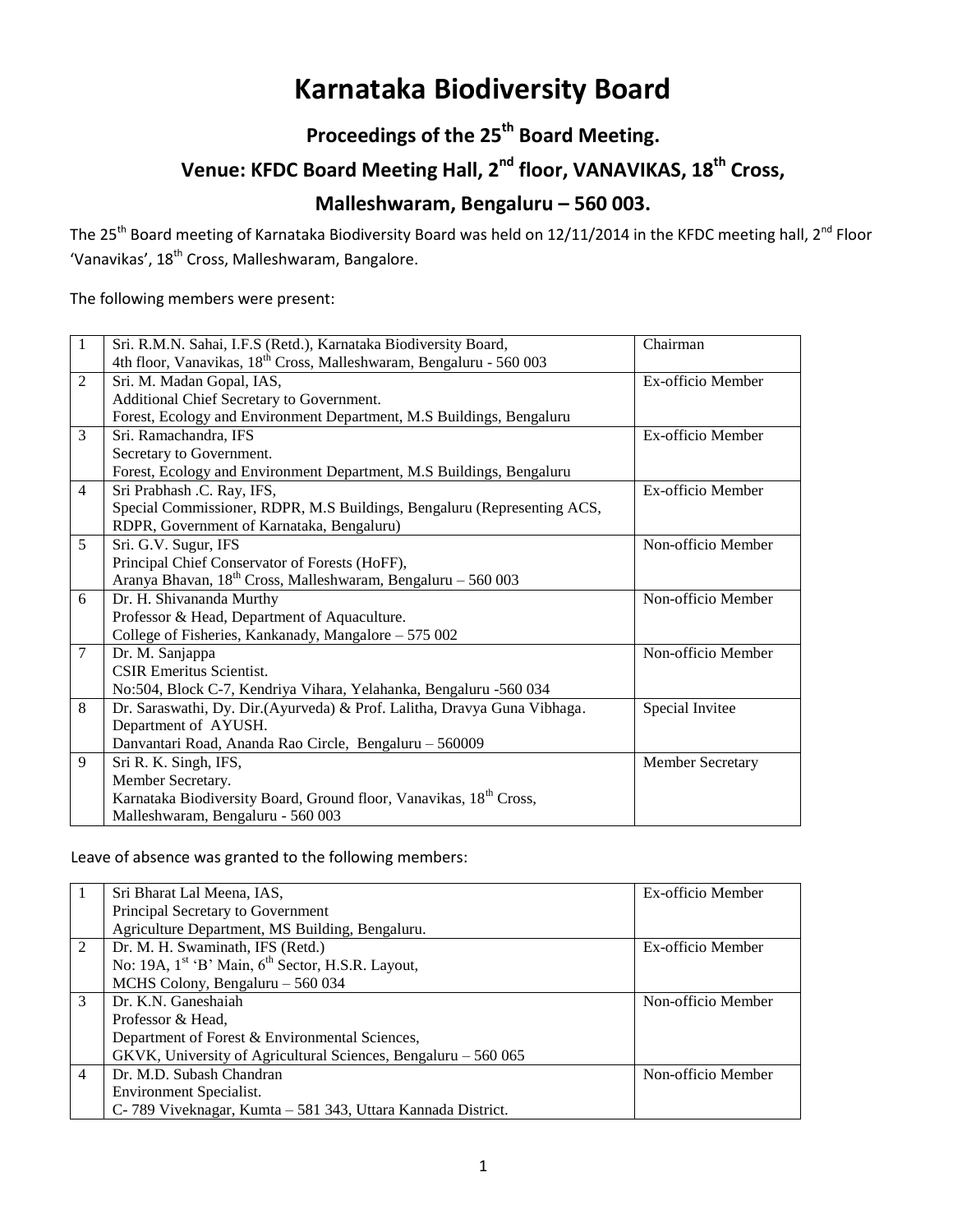The meeting commenced with the formal welcome of the members by the Chairman, and the agenda for the meeting was taken up for discussion and decisions.

#### **1. Reading and recording of the proceedings of 24 th Board meeting.**

The proceedings of 24<sup>th</sup> board meeting held on 24/6/2014 were communicated to all the members. As there were no comments from Members, the proceeding was adopted.

#### **2. Action taken on 24 th Board meeting proceedings.**

Action taken on 24<sup>th</sup> Board meeting was noted by the Board.

#### **3. Compliance of the Karnataka Biodiversity Rules 2005 with the Biological Diversity Act 2002**

Following decisions were taken with general opinion including the written remarks sent by Dr. M.H. Swaminath, Member of Board.

| SI.            | NBA's                                       | <b>Remarks</b>                       | <b>Decision of the Board</b> |
|----------------|---------------------------------------------|--------------------------------------|------------------------------|
| N <sub>0</sub> | <b>Observations/Suggestions</b>             |                                      |                              |
| $\mathbf{1}$   | Rule 4(3) of the Karnataka Rules            | 1. As per S.25 of the BD Act,        | There is no need to change   |
|                | which<br>provides<br>that<br>the            | provisions of S. 9 to 17 to apply    | the Rule.                    |
|                | continuance of the Chairperson in           | modifications<br>with<br>state<br>to |                              |
|                | the office 'at the pleasure of the          | Biodiversity Board. In view of       |                              |
|                | State Government' totally affects           | this heading S. 9 of Biodiversity    |                              |
|                | and curtails the independence of            | Act has to be read with Rule 4(1)    |                              |
|                | the office of the Chairperson. It           | of the Karnataka Biodiversity        |                              |
|                | may be noted that such a                    | Rules 2005 That means state          |                              |
|                | provision is not provided for in            | Govt. having power u/s 9 of          |                              |
|                | Rules<br>Central<br>for<br>the<br>the       | Biological Diversity Act 2002,       |                              |
|                | of<br>the<br>Chairperson<br>National        | has once prescribed term of office   |                              |
|                | Biodiversity Authority. Further             | of chairperson of KBB under Rule     |                              |
|                | Section-11 of the Act provides for          | $4(1)$ as 3 years, then he can be    |                              |
|                | the removal of members on                   | removed within 3 years only on       |                              |
|                | certain grounds which include the           | the grounds contained u/s 11 of      |                              |
|                | Chairperson also. In such a case,           | The Biological Diversity Act         |                              |
|                | the said rule may go contrary to            | Hence Rule<br>2002.<br>$4(3)$ of     |                              |
|                | Section 11 of the Act and be                | Karnataka Biological Diversity       |                              |
|                | treated as <i>ultra vires</i> . Hence it is | Rule 2005 being contrary to the      |                              |
|                | strongly recommended that this              | S.9 of BD Act, 2002 and contrary     |                              |
|                | may be deleted or modified                  | to Rule $4(1)$ of KBD Rules-2005     |                              |
|                | suitably.                                   | and ultravires. Hence observation    |                              |
|                |                                             | of NBA on Point No.1 is valid        |                              |
|                |                                             | steps be taken to delete Rule $4(3)$ |                              |
|                |                                             | of KBD Rules 2005.                   |                              |
| $\overline{2}$ | Rule 6 of the Karnataka Rules               | 2. The observation of NBA on Sl.     | Board<br>agreed<br>to        |
|                | provides for the appointment of             | No. 2 regarding Rule 6 of KBD        | changes<br>recommend<br>as   |
|                | non-official<br>members.<br>This            | Rule-2005 is valid in view of        | National<br>by<br>suggested  |
|                | provision does not adequately               | Section 22 of the BD Act 2002        | Biodiversity Authority.      |
|                | provide<br>non-official<br>how<br>a         | r/w heading to Section 25 of BD      |                              |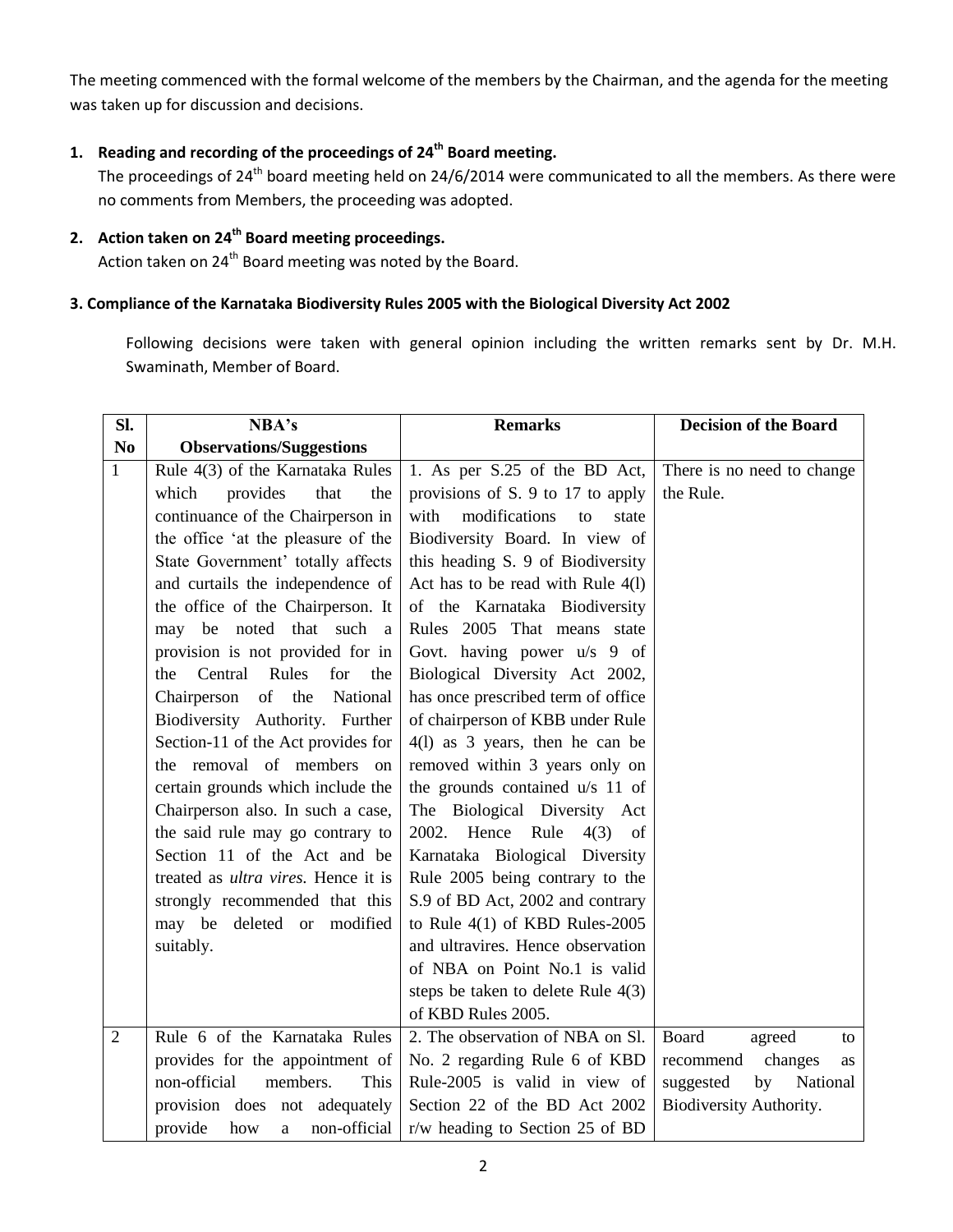| Sl.            | NBA's                                                            | <b>Remarks</b>                      | <b>Decision of the Board</b> |
|----------------|------------------------------------------------------------------|-------------------------------------|------------------------------|
| N <sub>0</sub> | <b>Observations/Suggestions</b>                                  |                                     |                              |
|                | member is to be appointed. It does                               | Act 2002. Hence suggestion of       |                              |
|                | not even provide that such a non-                                | NBA regarding Rule of KBD           |                              |
|                | official member is to be an expert                               | Rule-2005 may be accepted.          |                              |
|                | member as required in Section                                    |                                     |                              |
|                | $22(4)$ of the Act. Rule 6 of the                                |                                     |                              |
|                | Karnataka Rules may be amended                                   |                                     |                              |
|                | to include the following in order                                |                                     |                              |
|                | to be in the with section $22(4)(c)$                             |                                     |                              |
|                | of the Act.                                                      |                                     |                              |
|                | "Every Non-official member of the                                |                                     |                              |
|                | Board from amongst experts in                                    |                                     |                              |
|                | matters relating to conservation                                 |                                     |                              |
|                | Biological<br>of<br>Diversity,                                   |                                     |                              |
|                | sustainable use of biological                                    |                                     |                              |
|                | resources and equitable sharing                                  |                                     |                              |
|                | of benefits arising out of thee use                              |                                     |                              |
|                | of biological resources shall be                                 |                                     |                              |
|                | nominated<br>by<br>the<br>state                                  |                                     |                              |
|                | Government shall hold office for a                               |                                     |                              |
|                | term not exceeding three years at                                |                                     |                              |
|                | a time the date of publication of                                |                                     |                              |
|                | their appointment in the official                                |                                     |                              |
|                | gazette."                                                        |                                     |                              |
| 3              | According to Section 10 read with                                | 3) True in view of Section 10 $r/w$ | deliberation<br>After<br>the |
|                | Section 25 of the Act,<br>the                                    | Section 25 of The BD Act 2002,      | Board resolved that there is |
|                | Chairperson<br>of<br>the<br><b>State</b>                         | the Chairperson of Karnataka        | no need to take any action.  |
|                | Biodiversity Board shall be the                                  | Biodiversity Board shall be the     |                              |
|                | Chief Executive of the State                                     | Chief Executive of the State        |                              |
|                | Biodiversity Board. Any powers                                   | Biodiversity Board.<br>Hence        |                              |
|                | given to the Member Secretary of                                 | observation of NBA on Rule 10 of    |                              |
|                | the Board should not be contrary                                 | KBD Rules-2005 is valid and may     |                              |
|                | to the provisions of the Act.                                    | be accepted.                        |                              |
|                | However, the rule 10 of the                                      |                                     |                              |
|                | Karnataka Rules provides for                                     |                                     |                              |
|                | powers and functions to the                                      |                                     |                              |
|                | Member Secretary of the Board<br>which could be treated as ultra |                                     |                              |
|                | vires of the Act which is not                                    |                                     |                              |
|                | Accordingly,<br>desirable.<br>the                                |                                     |                              |
|                | powers of the Member Secretary                                   |                                     |                              |
|                | need to be harmonized with                                       |                                     |                              |
|                | Section 10 of the Act.                                           |                                     |                              |
|                | Rule 10 of the Karnataka Rules                                   |                                     |                              |
|                | include<br>following<br>may<br>the                               |                                     |                              |
|                | additional point:                                                |                                     |                              |
|                |                                                                  |                                     |                              |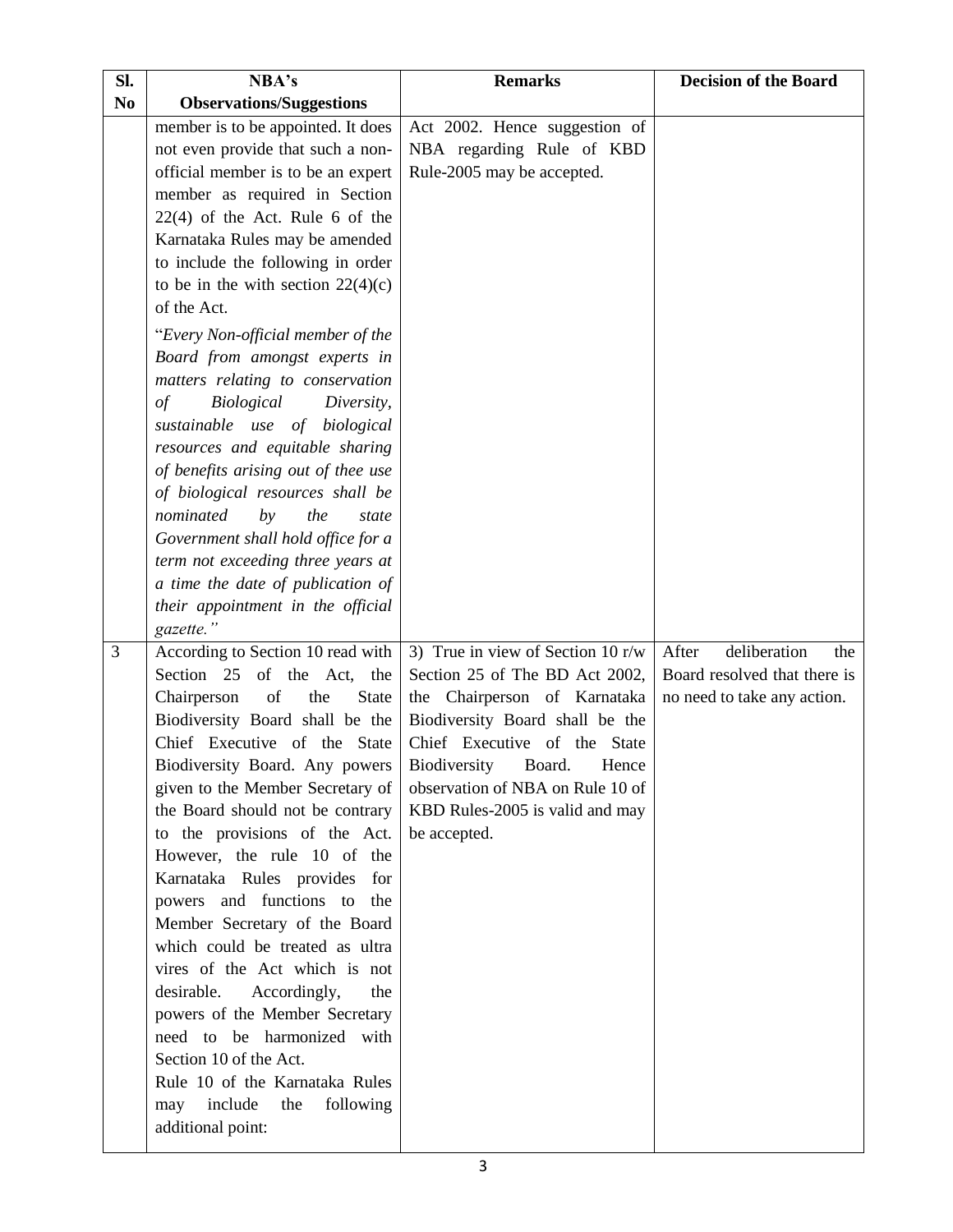| Sl.            | NBA's                                                                                                                                                                                                                                                                                                                                                                                                               | <b>Remarks</b>                                                                                                                                                                                                                          | <b>Decision of the Board</b>                                                                                                                                                                                                                                          |
|----------------|---------------------------------------------------------------------------------------------------------------------------------------------------------------------------------------------------------------------------------------------------------------------------------------------------------------------------------------------------------------------------------------------------------------------|-----------------------------------------------------------------------------------------------------------------------------------------------------------------------------------------------------------------------------------------|-----------------------------------------------------------------------------------------------------------------------------------------------------------------------------------------------------------------------------------------------------------------------|
| N <sub>0</sub> | <b>Observations/Suggestions</b>                                                                                                                                                                                                                                                                                                                                                                                     |                                                                                                                                                                                                                                         |                                                                                                                                                                                                                                                                       |
| 4              | "Any information given in the<br>form referred to in the sub-rule<br>$(1)$ for prior intimation shall be<br>kept confidential and shall not be<br>disclosed, either intentionally or<br>unintentionally thereto".<br>In Rule 13(iii) of the Karnataka<br>Rules, the departments of the                                                                                                                              | 4) The suggestion of Rule $13(ii)$<br>of KBD Rules is important may                                                                                                                                                                     | The Board resolved that<br>following<br>departments                                                                                                                                                                                                                   |
|                | State Government need to<br>be<br>elaborated for the purpose of<br>clarity.                                                                                                                                                                                                                                                                                                                                         | be considered.                                                                                                                                                                                                                          | should be added in place of<br>'departments'<br>Agriculture<br>1.<br>Horticulture<br>2.<br>Fisheries (Inland and<br>3.<br>Marine)<br>Animal and Husbandry<br>4.<br>5.<br>Ayush<br>Sericulture<br>6.<br>7.<br>Forestry<br>Rural Development and<br>8.<br>Panchyat Raj. |
| 5              | The current version of the Rule 13<br>(iv) of the Karnataka Rules is not<br>in line with the provisions of the<br>Act and needs an immediate<br>amendment. The continuation of<br>using the same interpretation is<br>counter to the provisions of the<br>Act. Hence Rule 13(iv) may be<br>replaced with following words for<br>better clarity and to be in line with<br>Section 7 and Section 23(b) of the<br>Act. | 5) Rule $13(iv)$ of KBD Rules is<br>nothing<br>but<br>reiteration<br>of<br>Section.7 Hence said Rule is<br>unnecessary may be deleted. Even<br>proposed insertion is unnecessary<br>as S.23(b) provide the nature of<br>function of SBB | After<br>deliberation<br>the<br>Board<br>resolved<br>that<br>suggested changes may be<br>incorporated.                                                                                                                                                                |
|                | "Regulate<br>by<br>granting<br>of<br>approvals or otherwise requests<br>for commercial utilization or bio-<br>survey and bio-utilization for<br>commercial utilization of any<br>biological resource by Indian<br>citizen,<br>body<br>or<br>corporate,<br>association<br>organization<br>$\emph{or}$<br>registered in India except those<br>covered under Section $3(2)$ of the<br>Act."                            |                                                                                                                                                                                                                                         |                                                                                                                                                                                                                                                                       |
| 6              | Rule 13(xii) of the Karnataka                                                                                                                                                                                                                                                                                                                                                                                       | 6) However suggestion of NBA                                                                                                                                                                                                            | After deliberation,<br>Board                                                                                                                                                                                                                                          |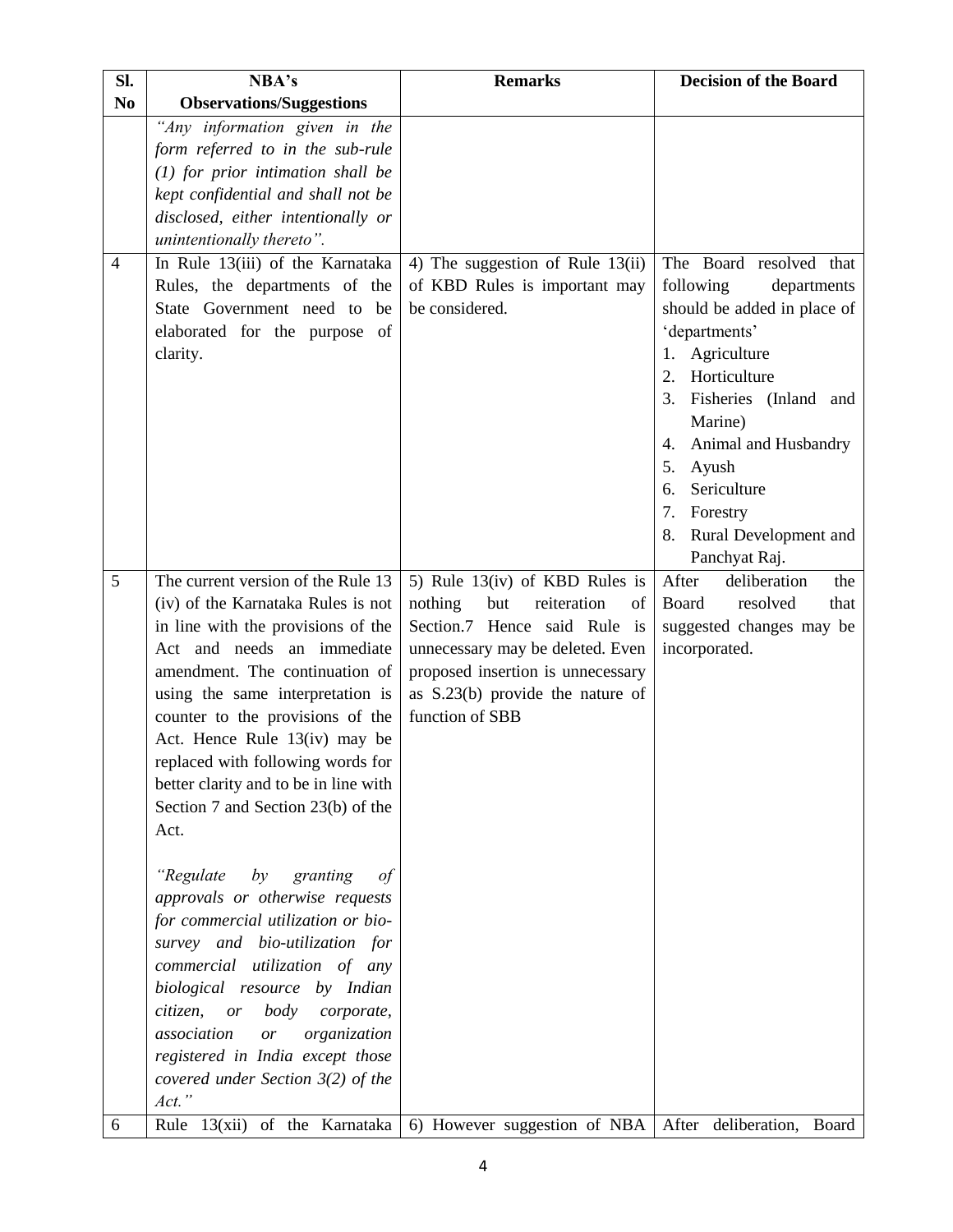| SI.            | NBA's                                     | <b>Remarks</b>                       | <b>Decision of the Board</b> |
|----------------|-------------------------------------------|--------------------------------------|------------------------------|
| N <sub>0</sub> | <b>Observations/Suggestions</b>           |                                      |                              |
|                | Rules, requires to be modified in         | regarding Rule $13(xii)$ is valuable | resolved that there is no    |
|                | such a way that it reflects that the      | and may be considered.               | need to amend Rule 13 (xii)  |
|                | directions from the Board to              |                                      |                              |
|                | BMCs should be either done in             |                                      |                              |
|                | consultation with NBA or should           |                                      |                              |
|                | be complementary to Rule 12               |                                      |                              |
|                | (xiv) of the Central Rules.               |                                      |                              |
| $\overline{7}$ | In Rule $13(xiv)$ of the Karnataka        | 7) Observation of NBA on Rule        | Board resolved that there is |
|                | Rules, the words "recommended,            | $13(xiv)$ of KBD Rules 2005          | no need to accept the        |
|                | prescribe, modify and collect             | cannot be accepted, because S.63     | suggestion<br>of<br>National |
|                | fees" for biological resources            | $(1)$ of the B.D. Act 2002 has       | Biodiversity Authority.      |
|                | from time to time are ambiguous           | given full power to SBB. When        |                              |
|                | and may run counter to the                | Rules framed by central Govt. don    |                              |
|                | provisions<br>of<br>the<br>Act. Any       | not prescribe the quantum of fee     |                              |
|                | collection of fees<br>levied on           | to be collected by BMCS, to bring    |                              |
|                | biological resources as per the Act       | an uniformity all over the state     |                              |
|                | is permitted only by the under            | regarding quantum of fee to be       |                              |
|                | section $41(3)$ and this may be           | collected by BMCs, Rule $13(xiv)$    |                              |
|                | deleted.                                  | of state Rule is valuable. Hence     |                              |
|                |                                           | suggestion of NBA may not be         |                              |
|                |                                           | accepted                             |                              |
| 8              | In Rule14(1) of the Karnataka             | 8) Suggestion NBA on Rule 14(1)      | The Board resolved that      |
|                | Rules, the following words shall          | <b>KBD</b><br>Rules-2005<br>of<br>is | there is no need to add to   |
|                | be added "The Chairperson shall           | when<br>S.10<br>unnecessary<br>r/w   | Rule $14(1)$ which amounts   |
|                | be the Chief Executive of the             | Section 25 of BD Act 2002 has        | to reiteration.              |
|                | Biodiversity Board" at the start          | declared the Chairperson as chief    |                              |
|                | of the sentence, in order to be in        | executive of SBB, then no need to    |                              |
|                | line with Section 10 of the Act.          | add to Rule 14(1) by way of          |                              |
|                |                                           | reiteration.                         |                              |
| 9              | Rule $15(1)$<br>15(2)<br>and<br>of<br>the | 9) The suggestion of NBA as Rule     | The Board resolved that      |
|                | Karnataka Rules requires to be            | 15(1) (2) of KBD Rules 2005 are      | there is no need to change   |
|                | replaced with the following words         | valid may be accepted.               | the suggestion at $(1)$ by   |
|                | in order to be in line with Section       |                                      | National<br>Biodiversity     |
|                | 7 and Section 24 of the Act:              |                                      | Authority.                   |
|                | "(1) Any citizen of Indi or body          |                                      |                              |
|                | corporate,<br>organization<br>or          |                                      | However Board agreed for     |
|                | association registered in India           |                                      | making suitable changes as   |
|                | seeking access to/ collection of          |                                      | National<br>suggested<br>by  |
|                | biological<br>and<br>resources            |                                      | Biodiversity Authority at    |
|                | associated<br>knowledge<br>for            |                                      | (2).                         |
|                | commercial utilization or bio-            |                                      |                              |
|                | survey and bio-utilization for            |                                      |                              |
|                | commercial utilization with the           |                                      |                              |
|                | exception of those in the provision       |                                      |                              |
|                | to Section 7 of the Act, shall give       |                                      |                              |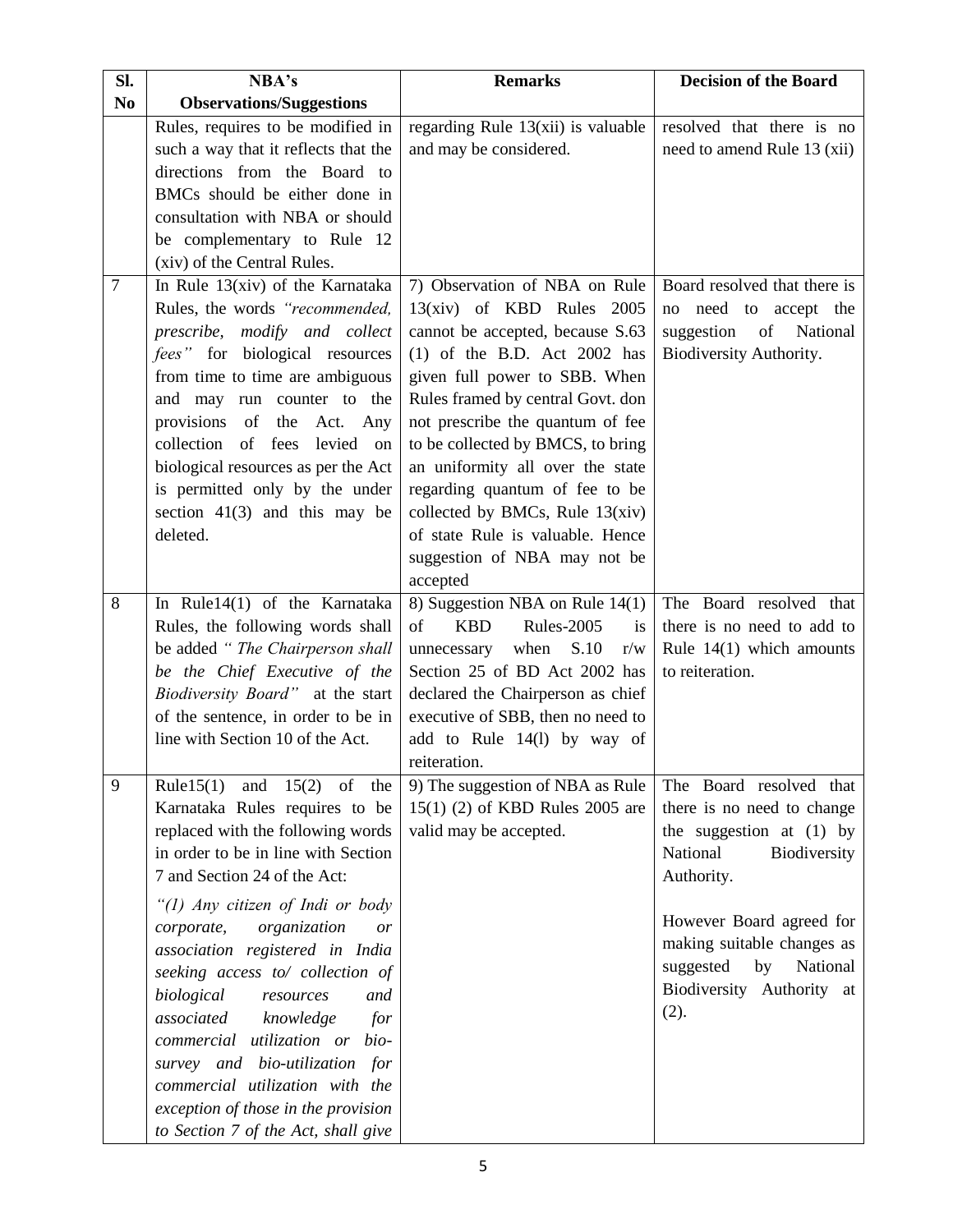| Sl.            | NBA's                                                           | <b>Remarks</b>                                                                                   | <b>Decision of the Board</b>                                                                                                  |
|----------------|-----------------------------------------------------------------|--------------------------------------------------------------------------------------------------|-------------------------------------------------------------------------------------------------------------------------------|
| N <sub>0</sub> | <b>Observations/Suggestions</b>                                 |                                                                                                  |                                                                                                                               |
|                | prior intimation to the Board by                                |                                                                                                  |                                                                                                                               |
|                | making an application in Form-1                                 |                                                                                                  |                                                                                                                               |
|                | appended to these rules.                                        |                                                                                                  |                                                                                                                               |
|                | (2) Every application under                                     |                                                                                                  |                                                                                                                               |
|                | sub-rule $(1)$ shall be accompanied                             |                                                                                                  |                                                                                                                               |
|                | by a fee of Rs. $1,000$ for                                     |                                                                                                  |                                                                                                                               |
|                | commercial utilization, and shall                               |                                                                                                  |                                                                                                                               |
|                | be in the form of a cheque or                                   |                                                                                                  |                                                                                                                               |
|                | demand draft, four fifth of which                               |                                                                                                  |                                                                                                                               |
|                | shall<br>be<br>refunded<br>to<br>the                            |                                                                                                  |                                                                                                                               |
|                | application in case of rejection of                             |                                                                                                  |                                                                                                                               |
|                | the application.                                                |                                                                                                  |                                                                                                                               |
| 10             | With respect to Rule $15(5)$ of the                             | 10) In column No.2, instead of                                                                   | The Board resolved that                                                                                                       |
|                | Karnataka Rules, kindly refer to                                | figure 8, the figure S.7 to be                                                                   | there is no need to revise                                                                                                    |
|                | the comments on $15(1)$ . There is                              | written. It is true the state Board                                                              | Rule 15 (5) of Karnataka                                                                                                      |
|                | no jurisdiction of the SBB for                                  | has authority to regulate access of                                                              | Biological Diversity Rules                                                                                                    |
|                | India<br>body<br>corporate,<br><b>or</b>                        | biological resources by such of                                                                  | 2005.                                                                                                                         |
|                | association or organization which                               | Indian<br>companies, etc doing                                                                   |                                                                                                                               |
|                | registered<br>India<br>in<br>for<br>is                          | business within the particular state                                                             |                                                                                                                               |
|                | accessing/collecting of biological                              | limits. In my considered view                                                                    |                                                                                                                               |
|                | therefore<br>resources<br>and<br>in                             | Rule $15(5)$ of KBD Rule is not                                                                  |                                                                                                                               |
|                | appropriate revision of this clause                             | inconsistent with S.7 of The BD                                                                  |                                                                                                                               |
|                | is required referring to Section 7                              | Act. Hence no need to revise Rule                                                                |                                                                                                                               |
|                | of the Act.                                                     | 15(5) of KBD Rules 2005.                                                                         |                                                                                                                               |
| 11             | With respect to Rule $15(6)$ of                                 | 11)<br>Though the<br><b>NBA</b><br>has                                                           | Board accepted the advise                                                                                                     |
|                | Karnataka Rules, kindly refer to                                | observed to refer to comment on                                                                  | of legal Advisor to the                                                                                                       |
|                | $15(4)$ .<br>comment<br>on<br>Specific                          | Rule $15(4)$ , but no comments                                                                   | Board and resolved not to                                                                                                     |
|                | permission in the SBB rules can                                 | made on Rule 15(4) of KBD                                                                        | make any changes for Rule                                                                                                     |
|                |                                                                 | be made to restrict access for Rules, Hence in my opinion the<br>existing Rule 15(6) and Rule 17 | 15 (6) and Rule 17.                                                                                                           |
|                | certain purpose as stated in Rule<br>17 of the Karnataka Rules. | of KBD Rules 2005 need no                                                                        |                                                                                                                               |
|                |                                                                 | changes.                                                                                         |                                                                                                                               |
| 12             | Rule 16 of the Karnataka Rules                                  | 12) Suggestion of NBA on Rule                                                                    | Board<br>noted<br>The<br>the                                                                                                  |
|                | states that the "revocation of                                  | 16 of KBD Rules 2005 may be                                                                      | suggestions<br>of National                                                                                                    |
|                | access/approval". Section 7 of the                              | noted as guidance while taking                                                                   | Biodiversity Authority on                                                                                                     |
|                | Act makes a mention of the term                                 | decision<br>revocation<br>on<br>of                                                               | 16<br>$% \left( \left( \mathcal{A},\mathcal{A}\right) \right) =\left( \mathcal{A},\mathcal{A}\right)$ of<br>Karnataka<br>Rule |
|                | "intimation" to be given to the                                 | access/approval.                                                                                 | <b>Biological Diversity Rules</b>                                                                                             |
|                | SBB for obtaining biological                                    |                                                                                                  | 2005.                                                                                                                         |
|                | resources for certain purpose by                                |                                                                                                  |                                                                                                                               |
|                | Indians. Under 24(2), SBB can                                   |                                                                                                  |                                                                                                                               |
|                | prohibit or restrict any activity                               |                                                                                                  |                                                                                                                               |
|                | related<br>such<br>commercial<br>to                             |                                                                                                  |                                                                                                                               |
|                | utilization by providing directions                             |                                                                                                  |                                                                                                                               |
|                | in writing. This power given to                                 |                                                                                                  |                                                                                                                               |
|                | the SBB should not be confused                                  |                                                                                                  |                                                                                                                               |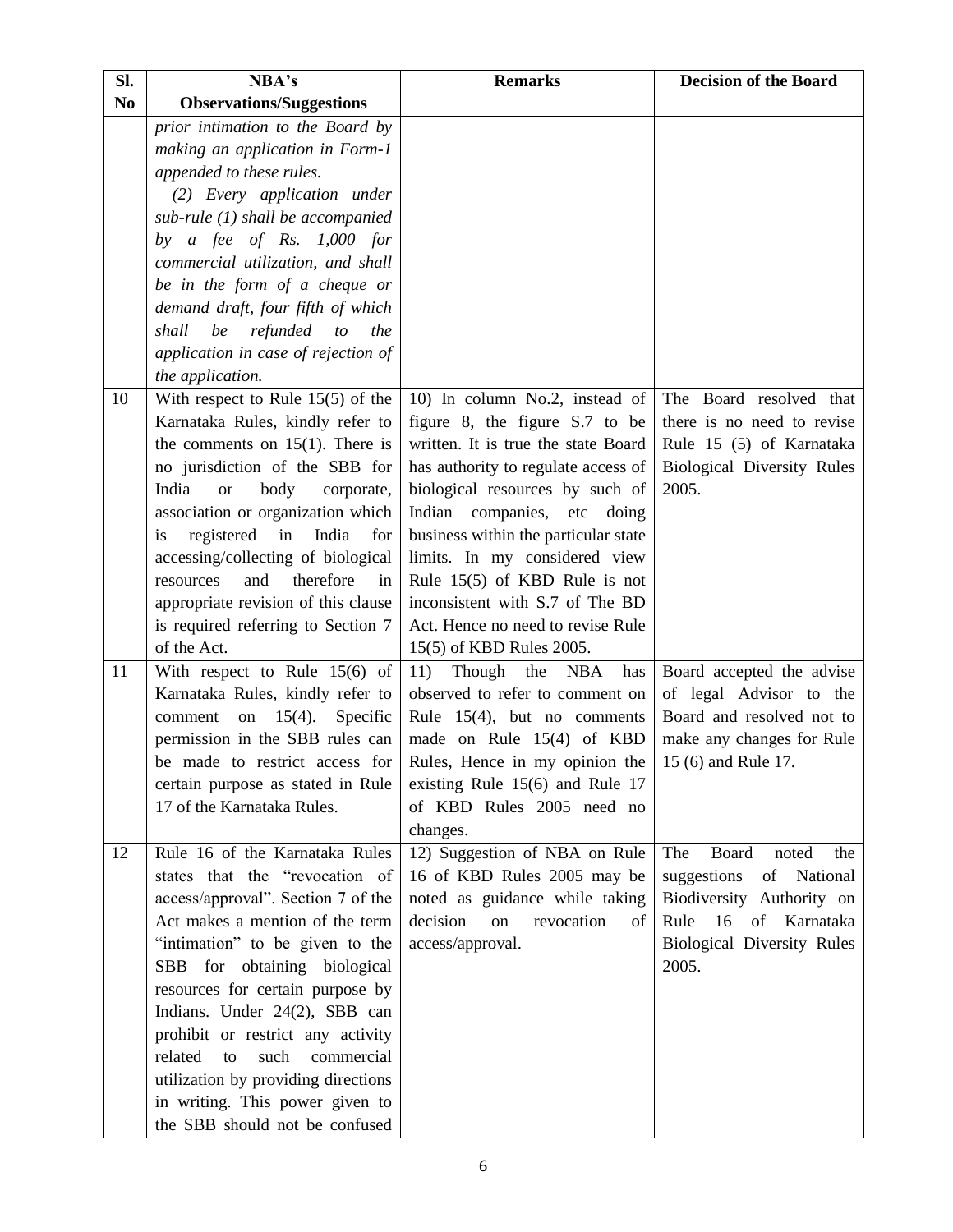| SI.            | NBA's                                                                                                                                                                                                                                                                                                                                                                                                                                                                                                                                                                                                                                                                                                      | <b>Remarks</b>                                                                                                                                                                                                                                                  | <b>Decision of the Board</b>                                                                                                                                                                                  |
|----------------|------------------------------------------------------------------------------------------------------------------------------------------------------------------------------------------------------------------------------------------------------------------------------------------------------------------------------------------------------------------------------------------------------------------------------------------------------------------------------------------------------------------------------------------------------------------------------------------------------------------------------------------------------------------------------------------------------------|-----------------------------------------------------------------------------------------------------------------------------------------------------------------------------------------------------------------------------------------------------------------|---------------------------------------------------------------------------------------------------------------------------------------------------------------------------------------------------------------|
| N <sub>0</sub> | <b>Observations/Suggestions</b>                                                                                                                                                                                                                                                                                                                                                                                                                                                                                                                                                                                                                                                                            |                                                                                                                                                                                                                                                                 |                                                                                                                                                                                                               |
|                | with<br>the<br>power<br>to<br>grant<br>permission /give approval for<br>accessing biological resources for<br>commercial utilization by Indians<br>which is not envisaged under Act.                                                                                                                                                                                                                                                                                                                                                                                                                                                                                                                       |                                                                                                                                                                                                                                                                 |                                                                                                                                                                                                               |
| 13             | In Rule 18(2) of the Karnataka<br>Rules, there is usage of the terms<br>"licence fee and royalty." These<br>terms relates to claims under<br>Intellectual Property Rights which<br>only NBA is only empowered to<br>deal with under Section 6 of the<br>Act. Accordingly, it is suggested<br>that these terms may be removed<br>from the rule.                                                                                                                                                                                                                                                                                                                                                             | 13) The observation of NBA on<br>Rule 18(2) of KBD Rules is valid<br>may be accepted                                                                                                                                                                            | After long deliberation, the<br>Board resolved that there is<br>no need to remove the<br>'license<br>fee<br>terms<br>and<br>royalty'.                                                                         |
| 14             | In Rule 20(1) of the Karnataka<br>Rules, kindly note that there is no<br>requirement of consult the Central<br>Government while<br>designating<br>Biodiversity Heritage Sites as per<br>the Act and hence it may be<br>amended accordingly.                                                                                                                                                                                                                                                                                                                                                                                                                                                                | 14) True only to frame Rules for<br>management and conservation of<br>Heritage Sites state must consult<br>Central Government and not for<br>notifying biodiversity Heritage<br>site. Hence this suggestion on<br>Rule $20(1)$ is valid and may be<br>accepted. | <b>Board</b><br>The<br>resolved<br>to<br>accept the suggestion on<br>Rule $20(1)$ that there is no<br>requirement to consult the<br>Central Government while<br>designating<br>Biodiversity<br>Heritage Site. |
| 15             | Rule 23(1)(a) of the Karnataka<br>Rules may be amended as follows<br>in order to be line with Section<br>50of the it is currently incorrectly<br>drafted.<br>" If a dispute arise between the<br>Authority and Board or between<br>one Board and other Board(s) on<br>account of implementation of any<br>order/direction or on any issue of<br>policy decision, either of the<br>aggrieved parties i.e., Authority or<br>the Board, as the case may be,<br>prefer an appeal under Section 5<br>of the Act. In the case of dispute<br>between one Board and other<br>Boards) the Central Government<br>shall refer the same to the<br>National Biodiversity Authority<br>under Section $50(4)$ of the Act. | 15) Suggestion Rule 23(1) of<br>KBD Rules 2005 is valid may be<br>accepted                                                                                                                                                                                      | The Board resolved that the<br>suggestion<br>by National<br>Biodiversity Authority for<br>Rule 23 (1) need not be<br>agreed.                                                                                  |
| 16             | Kindly note of the contradiction<br>between Form I and Rule 17 of                                                                                                                                                                                                                                                                                                                                                                                                                                                                                                                                                                                                                                          | 16) Suggestion of NBA on Form<br>-I is valid and may be accepted.                                                                                                                                                                                               | Suggestions of NBA was<br>not accepted by the Board.                                                                                                                                                          |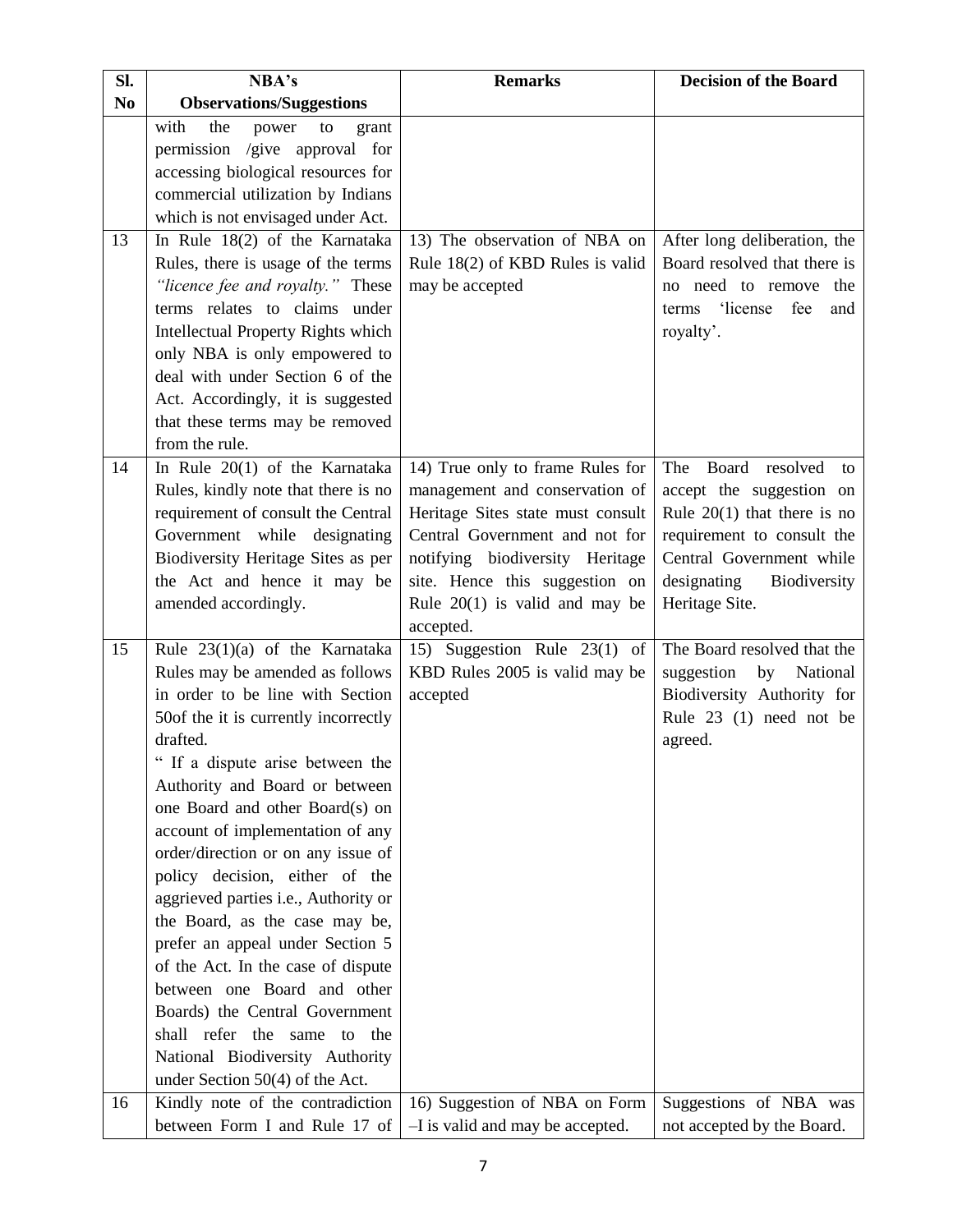| Sl.            | NBA's                              | <b>Remarks</b> | <b>Decision of the Board</b> |
|----------------|------------------------------------|----------------|------------------------------|
| N <sub>0</sub> | <b>Observations/Suggestions</b>    |                |                              |
|                | the Karnataka Rule                 |                |                              |
| 17             | Form I of the Karnataka Rules,     |                | Board<br>the<br>accepted     |
|                | point 1(c) the words "agent" if    |                | suggestion of the NBA        |
|                | any, in India" shall be replaced   |                |                              |
|                | with "agent, if any". This form is |                |                              |
|                | to be used only by Indians and     |                |                              |
|                | those not covered under Rule       |                |                              |
|                | $3(2)$ .                           |                |                              |
| 18             | In Form I Part A point $1(c)$ the  |                | Not accepted by the Board    |
|                | words "type and extent of          |                |                              |
|                | research" requires to be deleted   |                |                              |
|                | since the Act does not warrant any |                |                              |
|                | permission under Section 7 for the |                |                              |
|                | purpose of research and also       |                |                              |
|                | replace the word "commercial       |                |                              |
|                | use" with commercial utilization   |                |                              |
|                | by Indians.                        |                |                              |
| 19             | In Form I Part B of the Karnataka  |                | Not accepted by the Board    |
|                | Rules, the word<br>'royalty'       |                |                              |
|                | requires to be removed (kindly     |                |                              |
|                | refer to earlier comment on Rules  |                |                              |
|                | $18(2)$ .                          |                |                              |

#### **4. India's Fifth National Report to the Convention on Biological Diversity (CBD) 2014:**

The Board discussed the National Biodiversity Action Plan and noted that the 12 targets of Nation Biodiversity Action Plan corresponds to the 20 Aichi targets which is part of Nagoya protocol on convention on Biodiversity strategic plan 2011-2012. As per the protocol, these targets are to be achieved in the decade for Biodiversity i.e., 2011-2020. The Board further noted that some of the agencies which are not included in the column for responsible agencies, may also be added. After detailed deliberation the Board resolved that the Government may be advised to issue suitable directions to all the agencies which are responsible for taking up the actions for achieving 12 National Biodiversity Targets (INBT).

#### **5. People's Biodiversity Registers Status / Methodology:**

The Member Secretary submitted the methodology adopted for preparation of People's Biodiversity Registers before the Board. He submitted that Karnataka State is divided into 10 Agro Climatic Zone and explained that the variation in flora and fauna within a particular Agro Climatic Zone will not be much. Accordingly, a Master Checklist comprising of all the formats required for writing of People's Biodiversity Registers as prescribed by National Biodiversity Authority and suitably modified and adopted by Karnataka Biodiversity Board, is prepared for each Agro Climatic Zone and all such Master Checklists were placed before a committee of experts. After incorporating the suggestion of the experts,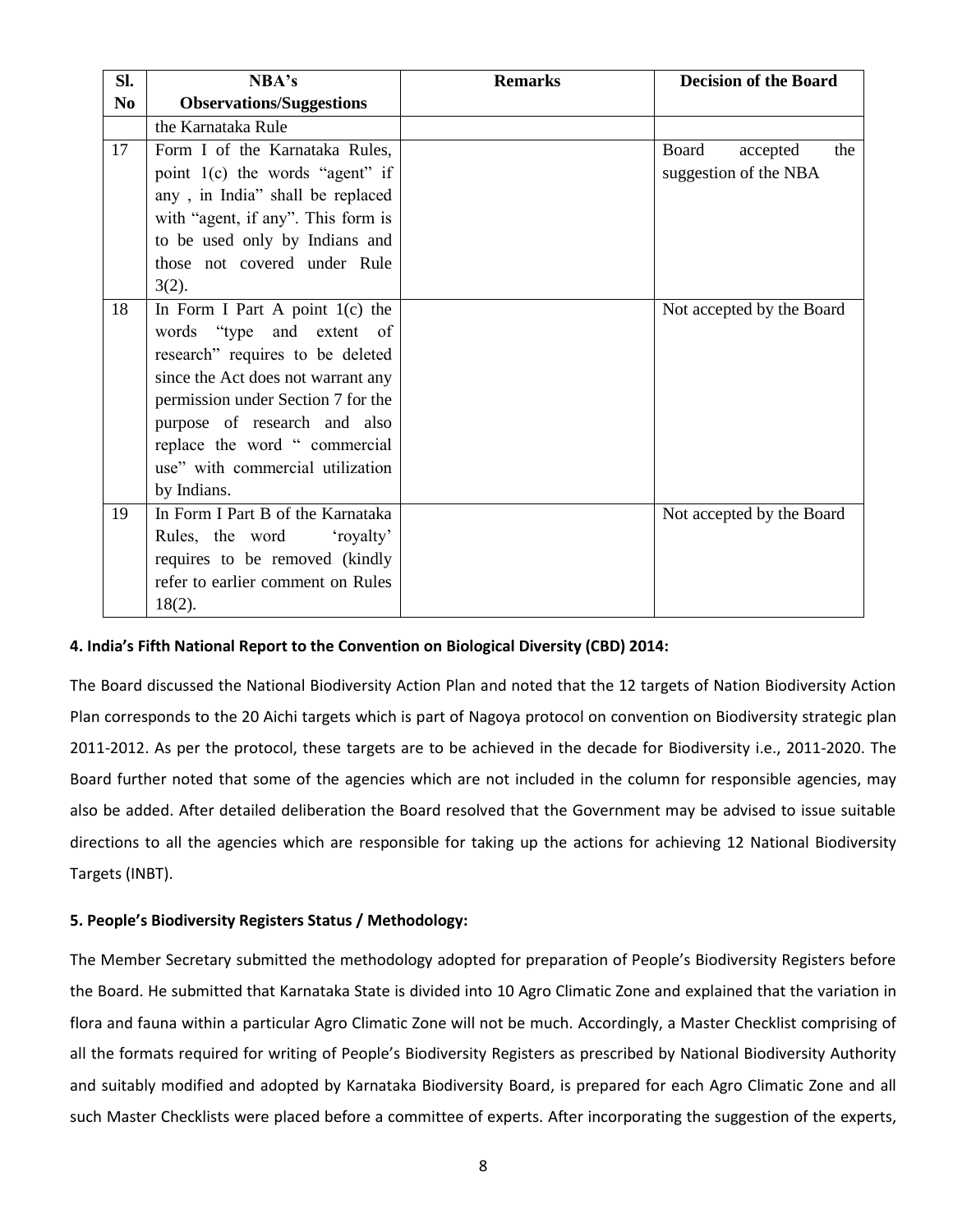the Master Checklist for Agro climatic Zone is standardized for each zone. Dr. Sanjappa pointed out there may be some variations in species in an Agro climatic zone which can be taken care while doing the field work in the Gramapanchayats. The Member Secretary also presented fund requirement involved in organizing the field visit of students and lecturer towards logistic charges, remuneration and honorarium to lecturers etc.,

Member Secretary informed the Board that Dr.M.H. Swaminath, Member of the Board, who has informed the leave of absence, responded the agenda note with suggestion to constitute a review committee for each Agro Climatic Zone to validate the People's Biodiversity Registers. This issue was discussed at length and members noted that the Master Checklist had been placed before a committee of Experts. Members also felt that the People's Biodiversity Registers is adopted by the Biodiversity Management Committee after detailed discussion with all the stakeholders at Gramapanchayt level. Hence, there is no need to validate the People's Biodiversity Registers again. After a long deliberation members appreciated the methodology and asked the Member Secretary to decide time line for completing all the People's Biodiversity Registers for the whole state. Member Secretary submitted that under ideal situation, all People's Biodiversity Registers should be completed within 2 years, if the main focus is on spp. under utilization/harvest. However, since the Board depends upon external services of Professors and students of Bio science departments achieving this target is subject to the co-operation from them.

After detailed deliberation the Board resolved to approve the financial expenditure given in Annexure-VIII involved in writing of People's Biodiversity Registers.

#### **6. UNEP-GEF-MoEF ABS Project:**

The Board noted the various components of the project as informed by National Biodiversity Authority. The Member Secretary explained about the unit of implementation of the project in different States and submitted to the Board that in order to have the uniformity of action in a unit, taluk will be a better unit as the Bio resources are often not limited to smaller areas. Additional Chief Secretary pointed out that there may be cases where a particular Bioresource is limited to village only, in that case that should be considered as a special case and in such cases, Gramapanchayat Biodiversity Management Committee should be getting the benefit as in that case, the unit of implementation of project will be Gramapanchayat. However, in general Taluk Panchayat and Taluk Biodiversity Management Committees may be taken as the unit of implementation of the project.

After detailed discussion, the Board resolved that for the purpose of implementation of this project, taluka panchayat shall be considered as a unit.